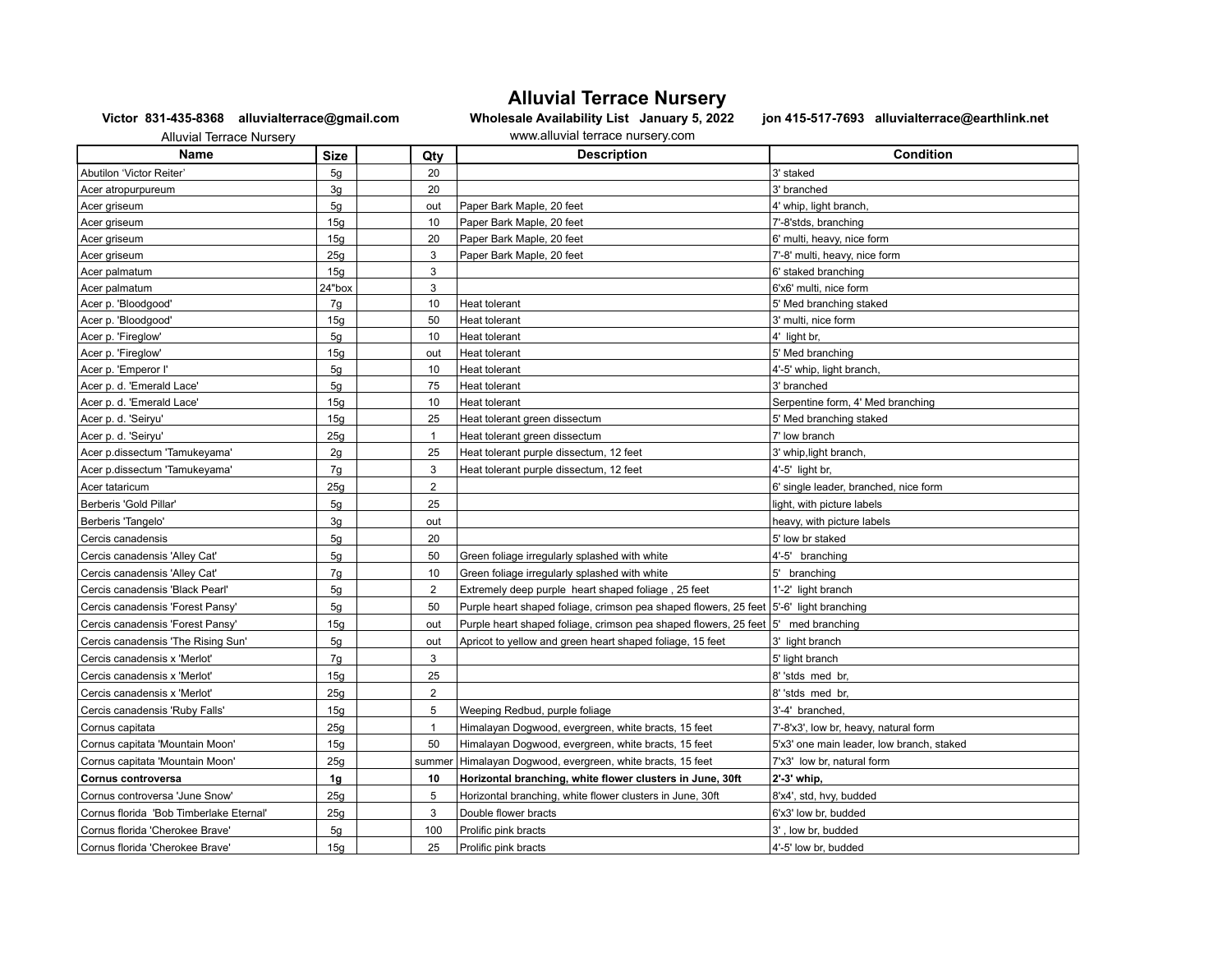| Cornus florida 'Cherokee Chief'            | 7g              | 10             | Deep ruby-red bracts                                      | 4' low br,                                       |
|--------------------------------------------|-----------------|----------------|-----------------------------------------------------------|--------------------------------------------------|
| Cornus florida 'Cherokee Princess'         | 5g              | 100            | Prolific white bracts                                     | 2'-3' low br, budded                             |
| Cornus florida 'Cherokee Princess'         | 15g             | 75             | Prolific white bracts                                     | 4'-5', low br, budded                            |
| Cornus florida var. 'Pringlei'             | 5g              | 20             | Rare, white bracts stay fused for lantern affect          | 5' low br,                                       |
| Cornus florida var. 'Pringlei'             | 25g             | $\overline{2}$ | Rare, white bracts stay fused for lantern affect          |                                                  |
| Cornus kousa chinensis                     | 5g              | 50             |                                                           | 3'-4' multi, nice form                           |
| Cornus kousa chinensis                     | 15q             | 20             |                                                           | 6'-7' multi, nice form                           |
| Cornus kousa chinensis                     | 20 <sub>g</sub> | $\mathsf 3$    |                                                           | 6' multi, nice form budded                       |
| Cornus kousa chin. 'Greensleeves'          | 5g              | 100            | Long lasting prolific white bracts                        | 3'- 4' low branch budded                         |
| Cornus kousa chin. 'Greensleeves'          | 15g             | 25             | Long lasting prolific white bracts                        | 6'x3' low branch budded                          |
| Cornus kousa chin. 'Satomi'                | 15g             | $\overline{2}$ | <b>Pink Bracts</b>                                        | 6' std light branch                              |
| Cornus kousa chin. 'Summer Fun'            | 7g              | 25             |                                                           | 5'stds nice form w picture labels                |
| Cornus kousa chin. 'Summer Fun'            | 15g             | 10             |                                                           | 6'stds nice form w picture labels                |
| Cornus kousa chin. 'Summer Gold'           | 7g              | 25             |                                                           | 5' stds nice form                                |
| Cornus kousa 'Samzam' (Samaritan)          | 15g             | 10             |                                                           | 6' stds nice form                                |
| Cornus kousa 'Scarlet Fire'                | 5g              | 10             | Deep Pink Bracts                                          | 3' low branch                                    |
| Cornus kousa 'Scarlet Fire'                | 7g              | 25             | Deep Pink Bracts                                          | 5'stds nice form budded                          |
| Cornus kousa 'Scarlet Fire'                | 15g             | 3              | Deep Pink Bracts                                          | 5' low branch                                    |
| Cornus nut x florida 'Eddies White Wonder' | 5g              | 25             | Vigorous, white bracts, disease resistant hybrid          | 4 'low branch w picture labels                   |
| Cornus nut x florida 'Eddies White Wonder' | 15g             | 25             | Vigorous, white bracts, disease resistant hybrid          | 7' low br, med                                   |
| Cornus x rutban 'Aurora'                   | 24"box          | $\mathbf{1}$   | Vigorous, white bracts, disease resistant hybrid          | 1.25 in cal 10'x4', low br, natural form, budded |
| Cornus x rutcan 'Celestial'                | 5g              | 30             | Vigorous, white bracts, disease resistant hybrid          | 3' light branch                                  |
| Cornus x rutcan 'Celestial '               | 7g              | 10             | Vigorous, white bracts, disease resistant hybrid          | 4' light branch                                  |
| Cornus x rutcan 'Celestial '               | 24in box        | $\mathbf{1}$   | Vigorous, white bracts, disease resistant hybrid          | 6'x4' low branch, heavy budded                   |
| Cornus x rutcan 'Constellation'            | 5g              | 25             | Vigorous, white bracts, disease resistant hybrid          | 3'-4' light branch                               |
| Cornus x rutcan 'Constellation'            | 25g             | 5              | Vigorous, white bracts, disease resistant hybrid          | 1.25in cal 8'x4', low br, natural form, budded   |
| Cornus x rutdan 'Celestial Shadow'         | 5g              | 25             | Variegated leaf, green and yellow, white bracts           | 3'-4' low br,                                    |
| Cornus x rutdan 'Celestial Shadow'         | 15g             | 10             | Variegated leaf, green and yellow, white bracts           | 6 'stds med br,                                  |
| Cornus x rutcan 'Hyperion'                 | 5g              | 50             | Vigorous, white bracts, disease resistant hybrid          | 3' light branch                                  |
| Cornus x rutgan 'Stellar Pink'             | 5g              | 25             | Vigorous, soft pink bracts, disease resistant hybrid      | 3' low br, w picture labels                      |
| Cornus x rutgan 'Stellar Pink'             | 15g             | 25             | Vigorous, soft pink bracts, disease resistant hybrid      | 6' stds, w picture labels                        |
| Cornus x rutgan 'Stellar Pink'             | 24in box        | out            | Vigorous, soft pink bracts, disease resistant hybrid      | 6'-7' multi                                      |
| Cornus x 'Variegated Stellar Pink'         | 7g              | 3              | Variegated leaf (green, yellow, pink), medium pink bracts |                                                  |
| Cornus x 'Variegated Stellar Pink'         | 15g             | 5              | Variegated leaf (green, yellow, pink), medium pink bracts | 6'x3' budded                                     |
| Cornus x KN4-43 'Starlight'                | 5g              | 25             | Vigorous, oversize white blooms, disease resistant hybrid | 6 'stds nice form w picture labels               |
| Cornus x KN4-43 'Starlight'                | 15g             | 30             | Vigorous, oversize white blooms, disease resistant hybrid | 7 'stds nice form w picture labels               |
| Cornus x 'Rosy Teacups'                    | 5g              | 25             | New, 3"+ pink bract, nuttallii kousa cross                | 3' light branch                                  |
| Cornus x 'Rosy Teacups'                    | 15g             | 50             | New, 3"+ pink bract, nuttallii kousa cross                | 6'x3' nice form low br, budded                   |
| Cornus x KN30-8 'Venus'                    | 5g              | 100            | Vigorous, oversize white blooms, disease resistant hybrid | 4' low br, budded w picture labels               |
| Cornus x KN30-8 'Venus'                    | 15g             | 50             | Vigorous, oversize white blooms, disease resistant hybrid | 6'x3' low br,                                    |
| Cornus x KN30-8 'Venus'                    | 20g             | out            | Vigorous, oversize white blooms, disease resistant hybrid | 1.25in cal 7'stds nice form                      |
| Corylus maxima 'Rote Zeller'               | 15g             | 3              |                                                           | 4' branched, heavy                               |
| Cotinus coggygria                          | 25g             | $\mathbf{1}$   |                                                           | 6'-7' multi                                      |
| Cotinus coggygria 'Daydream'               | 25g             | $\mathbf{1}$   |                                                           | 5'x5' multi                                      |
| Cotinus coggygria 'Golden Spirit'          | 5g              | 100            | Golden Smoke Bush, 10ft                                   | 2' shrub,                                        |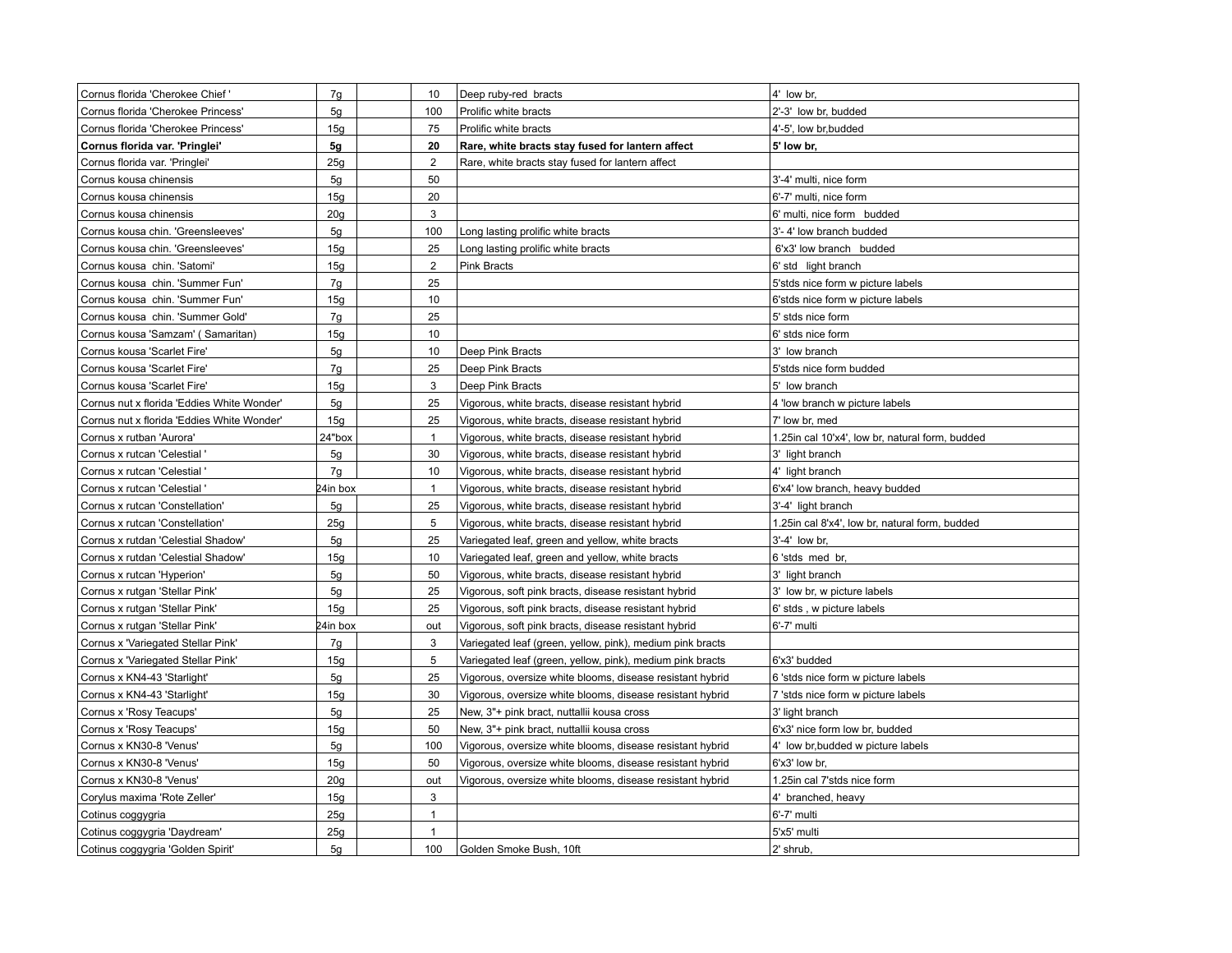| Cotinus coggygria 'Grace'                   | 5g             | 50             |                                                              | 2' shrub,                                     |
|---------------------------------------------|----------------|----------------|--------------------------------------------------------------|-----------------------------------------------|
| Cotinus coggygria 'Grace'                   | 15g            | 10             |                                                              | 3'x3' shrub heavy                             |
| Cotinus coggygria 'Royal Purple'            | 5g             | 100            |                                                              | 2'-3' shrub,                                  |
| Cotinus coggygria 'Winecraft Black'         | 3g             | 5              | Black Smoke Bush, 4-6ft                                      | 1'x1' shrub, w picture labels                 |
| Davidia involucrata 'Sonoma'                | 15g            | $\mathbf{1}$   | Dove Tree graft                                              | 6'x2' low br,                                 |
| Davidia involucrata 'Sonoma'                | 5g             | 25             | Dove Tree graft                                              | 3'-4' light branch,                           |
| Fagus sylvatica 'Dawyck Purple'             | 15g            | 3              | Purple Beech, columnar growth habit                          | 6' low br, med                                |
| Fagus sylvatica 'Red Obelisk'               | 24in box       | $\mathbf{1}$   | Purple Beech, columnar growth habit                          | 1.5in cal 10'x3', low branch, heavy (new add) |
| Fagus sylvatica 'Rohan Gold'                | 24in box       | $\overline{4}$ | Golden Beech, columnar growth habit                          | 1.5in cal 10'x3', low branch, heavy (new add) |
| Fagus sylvatica roseomarginata              | 5 <sub>q</sub> | 25             | <b>Tricolor beech</b>                                        | 2' whip, light branch,                        |
| Fagus sylvatica f 'Purpurea'                | 5g             | 25             |                                                              | 3' Hedge                                      |
| Ficus carica 'Black Jack'                   | 15g            | 5              | Semi dwarf to 15feet                                         | 4'-5' 0.75in cal low br, med                  |
| Ficus carica 'White Kadota'                 | 15g            | out            | Semi dwarf to 15feet                                         | 4'-5' 0.75in cal low br, med                  |
| Ficus carica 'Panachee'                     | 15g            | 5              | Semi dwarf to 15feet                                         | 4'-5' 0.75in cal low br, med                  |
| Ficus carica 'Violette de Bordeaux'         | 15g            | 20             | Semi dwarf to 15feet                                         | 4'-5' 0.75in cal low br. med                  |
| Ginko biloba 'Autumn Gold'                  | 15g            | 3              |                                                              | 0.75in cal                                    |
| Ginko biloba 'Golden Globle'                | 5g             | 3              |                                                              | 4' light branching                            |
| Ginko biloba 'Goldspire'                    | 5g             | 3              |                                                              | 4' light branching                            |
| Heptacodium miconioides 'Seven Son Flower'  | 5g             | 25             |                                                              | 2' shrub                                      |
| Hydrangea 'Incrediball'                     | 5g             | 5              |                                                              | 2' shrub                                      |
| Hydrangea 'Invincibelle Spirit II'          | 5g             | out            |                                                              | Nice form w picture labels                    |
| Hydrangea paniculata 'Fire Light'           | 5g             | out            |                                                              |                                               |
| Hydrangea paniculata 'Tardiva'              | 5g             | 50             |                                                              | heavy nice form                               |
| Hydrangea que 'Snow Queen'                  | 2g             | 25             |                                                              | heavy nice form                               |
| Hydrangea que 'Ruby Slippers'               | 2g             | 25             |                                                              | heavy nice form                               |
| Iresine herbstii 'Bloodleaf'                | 1g             | 25             |                                                              | heavy                                         |
| Impatiens sodenii (Poor Man's Rhododendrom) | 1 <sub>g</sub> | 10             |                                                              | heavy                                         |
| Lagerstroemia indica 'Acoma'                | 15g            | 5              | White flowers, 12ft+, red/purple in fall                     | 2'-3' shrub                                   |
| Lagerstroemia indica 'Catawba'              | 15g            | 5              |                                                              | 5'x3' heavy                                   |
| Lagerstroemia indica 'Dynamite'             | 15g            | 20             |                                                              | 5' multi picture labels                       |
| Lagerstroemia indica 'Pink Velour'          | 15g            | 20             |                                                              | 4' multi or 5' standards light br,            |
| Lagerstroemia indica 'Pink Velour'          | 25q            | $\mathbf{1}$   |                                                              | 6'-7'x3' heavy                                |
| Lagerstroemia in. 'Rhapsody in Pink'        | 25g            | 5              | dark wine new growth, soft pink flowers                      | 6'-7'x3' heavy                                |
| Lagerstroemia indica 'White Chocolate'      | 15g            | 3              | Semi dwarf to 8 feet                                         | 3'x3' shrub heavy                             |
| Lapageria rosea                             | 15q            | 20             |                                                              |                                               |
| Loropetalum 'Jazz Hands Bold'               | 5g             | out            |                                                              | natural form light w picture labels           |
| Loropetalum 'Jazz Hands Dwarf White'        | 5g             | out            |                                                              | natural form heavy w picture labels           |
| Loropetalum 'Jazz Hands Variegated'         | 5g             | 50             |                                                              | natural form heavy w picture labels           |
| Magnolia doltsopa                           | 1g             | 25             |                                                              |                                               |
| Magnolia figo 'Port Wine'                   | 15g            | 10             |                                                              | 4'x3' shrub                                   |
| Magnolia laevifolia                         | 1 <sub>g</sub> | 50             | Michelia yuannensis, fragrant spring flowers, evergreen, 10' | natural form,                                 |
| Magnolia laevifolia                         | 5g             | 50             | Michelia yuannensis, fragrant spring flowers, evergreen, 10' | natural form,                                 |
| Magnolia laevifolia 'Snow Bird'             | 25g            | 3              | Michelia yuannensis, fragrant spring flowers, evergreen, 10' | 8' standard                                   |
| Magnolia laevifolia 'Inspiration'           | 15g            | 50             | Michelia, fragrant spring flowers, evergreen, 12'            | 5'x3' one main leader, low branch,            |
| Magnolia laevifolia 'Inspiration'           | 25g            | out            | Michelia, fragrant spring flowers, evergreen, 12'            | natural form.                                 |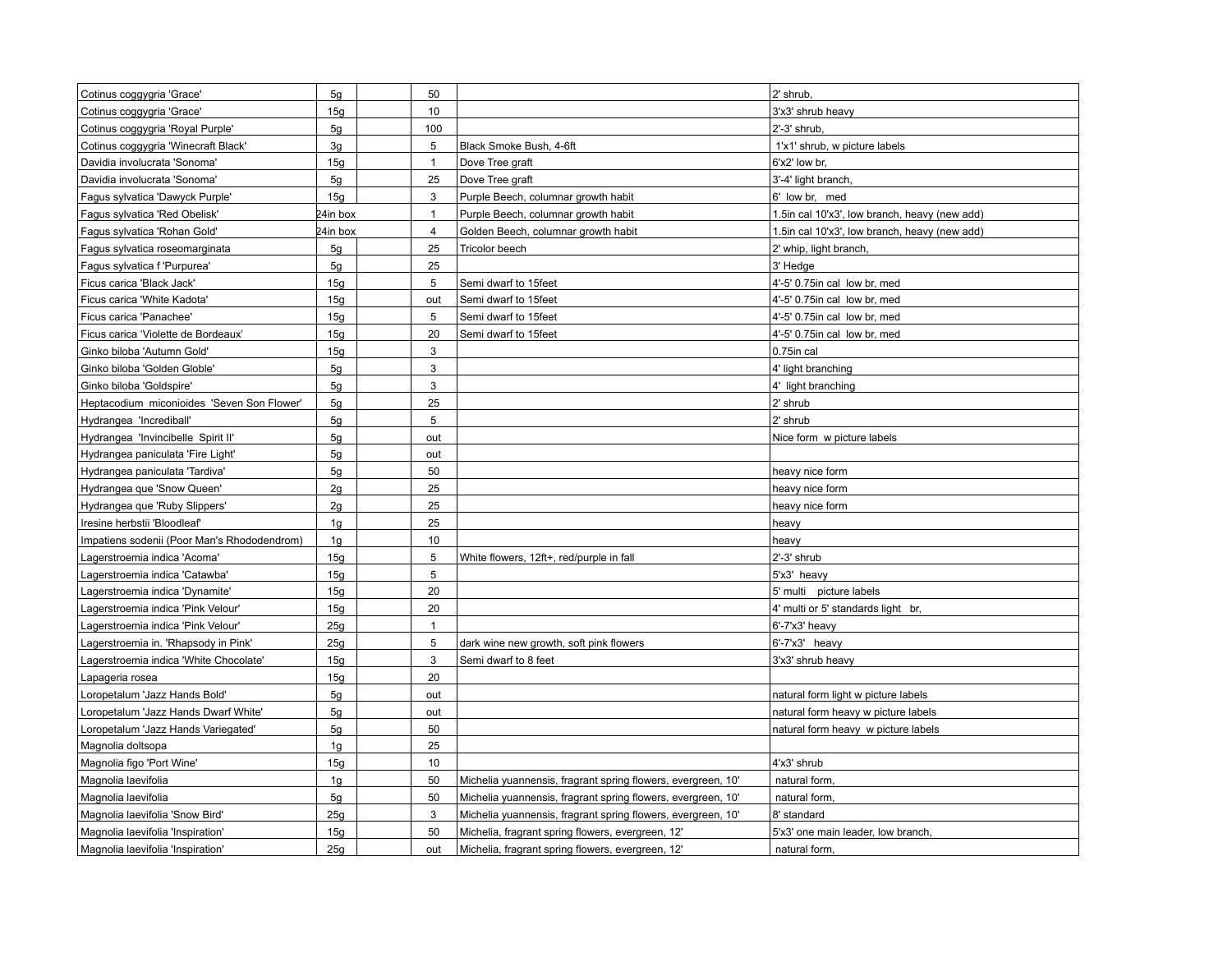| Magnolia 'Aashild Kalleberg'         | 25g            | $\overline{1}$ |                                                                                         | 10'x3' nice budded                                |
|--------------------------------------|----------------|----------------|-----------------------------------------------------------------------------------------|---------------------------------------------------|
| Magnolia 'Ann'                       | 5g             | 100            | Height: 10' to 12'                                                                      | 1'-2' natural form, budded                        |
| Magnolia 'Ann'                       | 7g             | 2              | Height: 10' to 12'                                                                      | 2'-3' natural form, budded                        |
| Magnolia x loebneri 'Leonard Messel' | 5g             | spring         | Height: 10' to 15'                                                                      | 1'-2' natural form,                               |
| Magnolia 'Black Tulip'               | 5g             | 25             |                                                                                         | 4'-5' whip, light branch, w picture labels budded |
| Magnolia 'Black Tulip'               | 15g            | 25             |                                                                                         | 6' low br, med w picture labels budded            |
| Magnolia 'Butterflies'               | 5g             | 20             |                                                                                         | 2'-3' whip, light branch,                         |
| Magnolia denudata                    | 7g             | $\,$ 5 $\,$    |                                                                                         | 4' whip, light branch,                            |
| Magnolia 'Felix'                     | 7g             | 3              |                                                                                         | 3'-4' whip, light branch, w picture labels        |
| Magnolia 'Genie'                     | 15g            | 30             |                                                                                         | 5'-6' med branch,                                 |
| Magnolia 'Gold Star'                 | 15g            | 5              |                                                                                         | 6' low br, nice form, heavy                       |
| Magnolia 'Honey Tulip'               | 5g             | 10             | Large Golden Honey-colored flowers to 6"wide, 12"                                       | 3'-4' light br, w picture labels                  |
| Magnolia 'Honey Tulip'               | 7g             | 20             | Large Golden Honey-colored flowers to 6"wide, 12"                                       | 4'-5' med branch, w picture labels                |
| Magnolia 'Honey Tulip'               | 15g            | 3              | Large Golden Honey-colored flowers to 6"wide, 12"                                       | 6' low br, w picture labels                       |
| Magnolia 'Judy Zuk'                  | 5g             | 50             |                                                                                         | 3'-4' whip.                                       |
| Magnolia 'Judy Zuk'                  | 15g            | 8              |                                                                                         | 6' low br, med, budded                            |
| Magnolia kobus                       | 1g             | 25             |                                                                                         | 2'-3' whip, light branch,                         |
| Magnolia kobus                       | 15g            | 10             |                                                                                         | 6' low branch.                                    |
| Magnolia macrophy. ssp. ashei        | 5g             | 50             |                                                                                         | 3' one main leader, staked                        |
| Magnolia 'Sunsation'                 | 15g            | 5              |                                                                                         | 5'-6' natural form, budded                        |
| Magnolia 'Shirazz'                   | 15g            | $\overline{1}$ |                                                                                         | 5' low branch, budded                             |
| Magnolia 'Shirazz'                   | 24"box         | $\overline{1}$ |                                                                                         | 7' natural form, budded heavy                     |
| Magnolia 'Vulcan'                    | 5g             | 10             |                                                                                         | 3' whip, light branch,                            |
| Magnolia 'Vulcan'                    | 15g            | 10             |                                                                                         | 5'-6' med br, , budded                            |
| Magnolia stellata 'Centennial'       | 5g             | 100            | Height: 10' to 12'                                                                      | 2' whip, light branch, budded                     |
| Magnolia stellata 'Waterlily'        | 15g            | 3              |                                                                                         | 3'-4' natural form, budded                        |
| Magnolia wilsonii                    | 25g            | $\overline{2}$ |                                                                                         | 6'x4' low br, multi, nice form, heavy             |
| Magnolia ' Yellow Bird'              | 5g             | 25             |                                                                                         | 2'-3' whip, light branch,                         |
| Magnolia ' Yellow Bird'              | 15g            | 20             |                                                                                         | 5' med branch,                                    |
| Magnolia zenii                       | 1 <sub>g</sub> | 50             | Decd, wht flowers w purple base, earliest flowering mag, 20ft                           |                                                   |
| Ophiopogon planiscapus nigrescens    | 1g             | spring         | <b>Black Mondo Grass</b>                                                                | light                                             |
| Osmanthus fragrans aurantiacus       | 5 <sub>q</sub> | 10             |                                                                                         | 2'-3' natural form,                               |
| Osmanthus x fortunei 'San Jose'      | 5g             | 20             |                                                                                         | 3'-4' shrub                                       |
| Persimmon 'Fuyu' (Jiro)              | 5g             | 50             | Most ornamental fruit tree, fruit nonastringent, red orange fall color 5' light branch, |                                                   |
| Persimmon 'Fuyu' (Jiro)              | 24"box         | $\overline{1}$ | Most ornamental fruit tree, fruit nonastringent, red orange fall color                  |                                                   |
| Pomegranate 'Wonderful'              | 15g            | 25             |                                                                                         | 3'-4' shrub                                       |
| Picea pungens glauca 'Globosa'       | 15g            | 5              |                                                                                         |                                                   |
| Picea pungens plauca 'Fat Albert'    | 15g            | 5              |                                                                                         |                                                   |
| Picea pungens glauca "Fastigiata"    | 15g            | 5              |                                                                                         |                                                   |
| Pinus bungeana                       | 7g             | $\overline{1}$ |                                                                                         | 2'x2' mound                                       |
| Philadelphus x lemoinei 'innocence'  | 5g             | $\sqrt{5}$     |                                                                                         | 2'x1'                                             |
| Rosa x 'Oso Easy Hot Paprika'        | 1 <sub>g</sub> | out            |                                                                                         | w picture labels                                  |
| Rosa x 'Oso Easy Hot Paprika'        | 5g             | 25             |                                                                                         | 1'x1' w picture labels                            |
| Sambucus 'Black Lace'                | 5g             | 10             | Finely cut purple black foliage contrast creamy wht spr firs, 10'                       | Pruned very low for spring flush                  |
| Sambucus 'Lemony Lace'               | 5g             | 5              |                                                                                         | Pruned very low for spring flush                  |